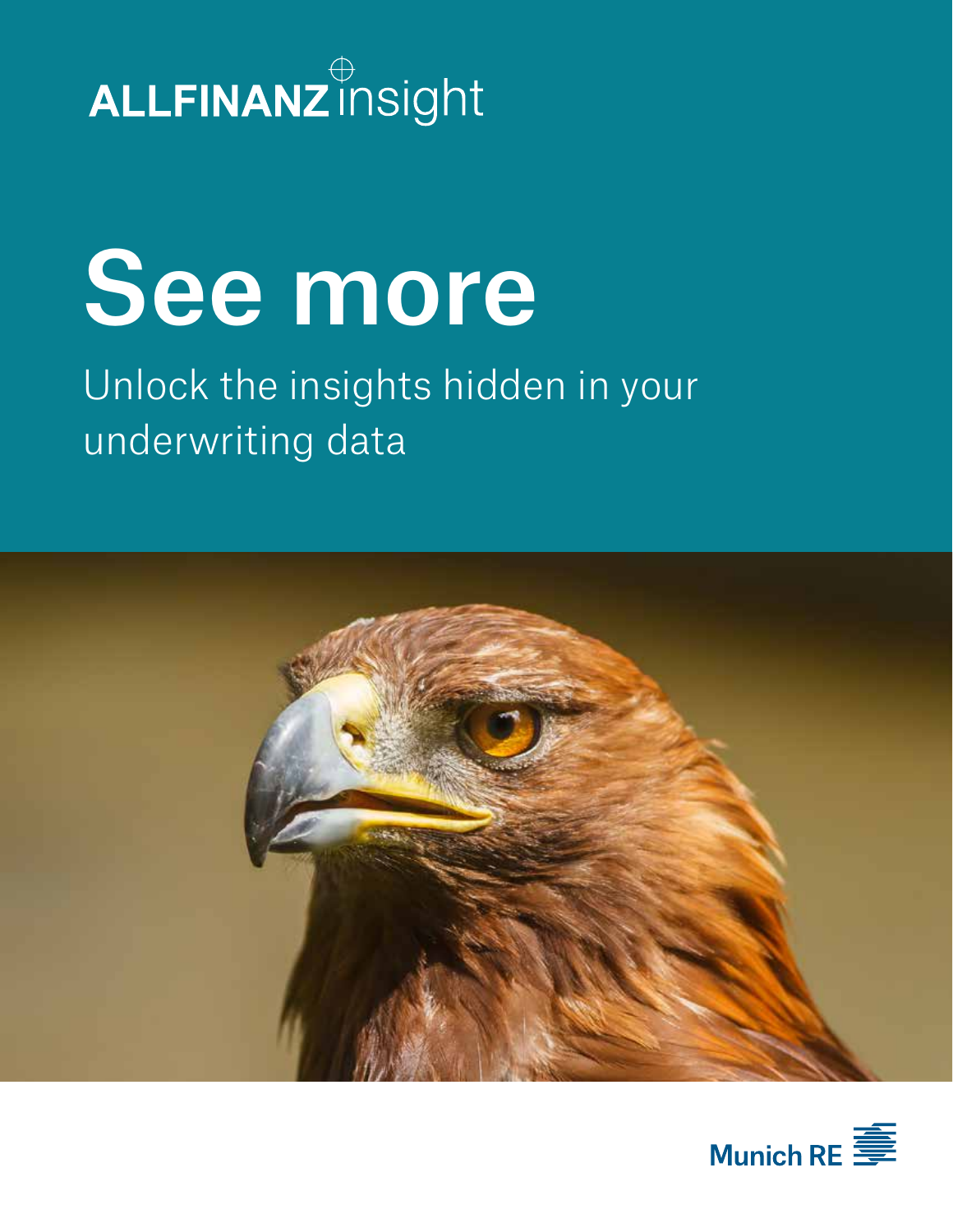The **ALLFINANZ** underwriting rules engine captures vast volumes of data. Imagine if you could unlock all the value that contains? Well now you can.

Advance your digital new business process and performance with ALLFINANZ Insight, our analytical software solution that opens a limitless, expert view into your ALLFINANZ underwriting data. Deliver immediate out-of-the-box actionable insights while enabling business users explore the data in their own way. Unlock insights to identify business risks and opportunities, increase straight through processing and drive profitability.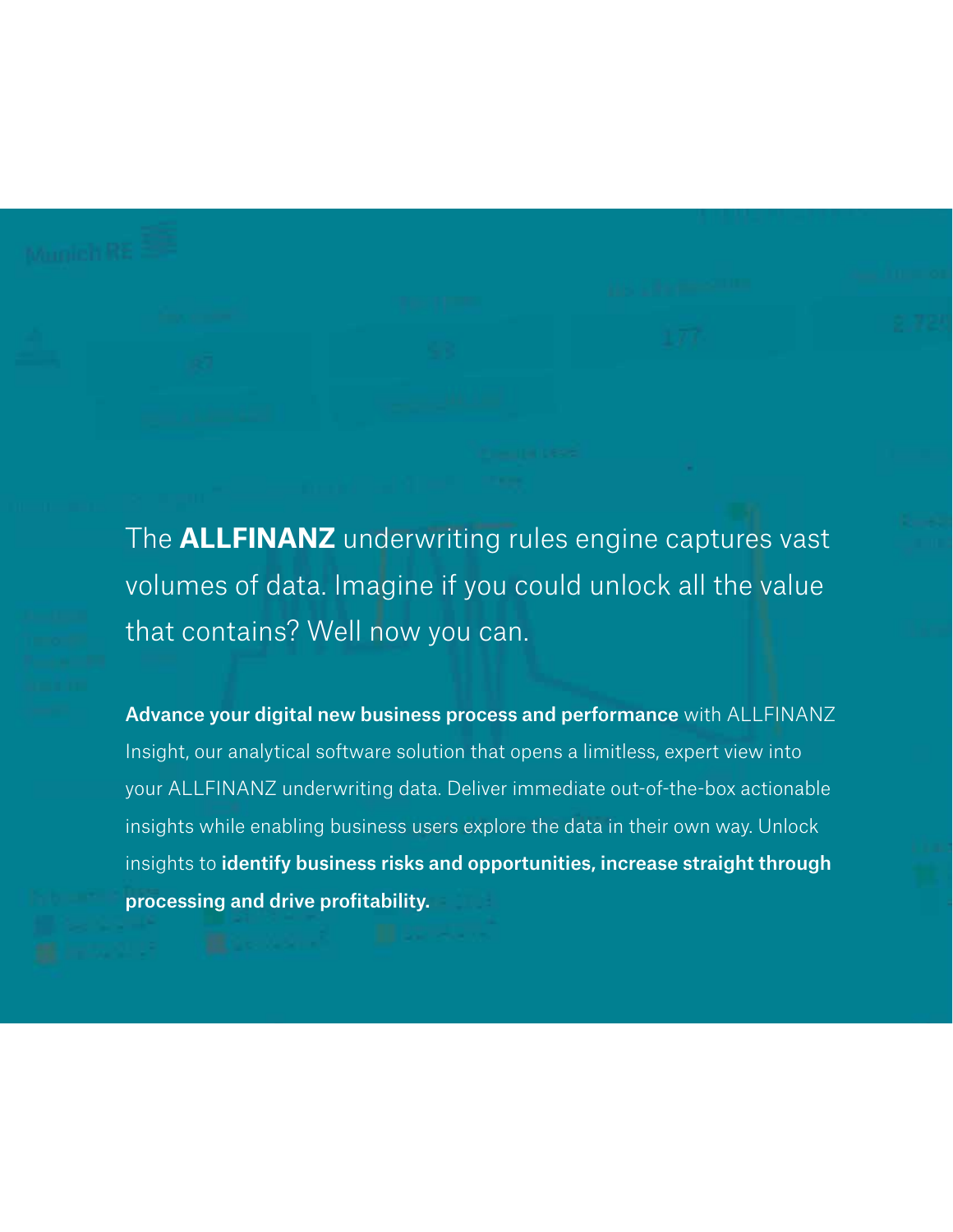# See the big picture, see the detail

Understand both consumer and adviser behaviors. Fine-tune rules and process management. Monitor active pipeline data.

## See risks, see opportunities

See

Quickly identify and respond to opportunities and bottlenecks.

# See underperformance, see performance

For your overall underwriting operation, specific teams and individuals.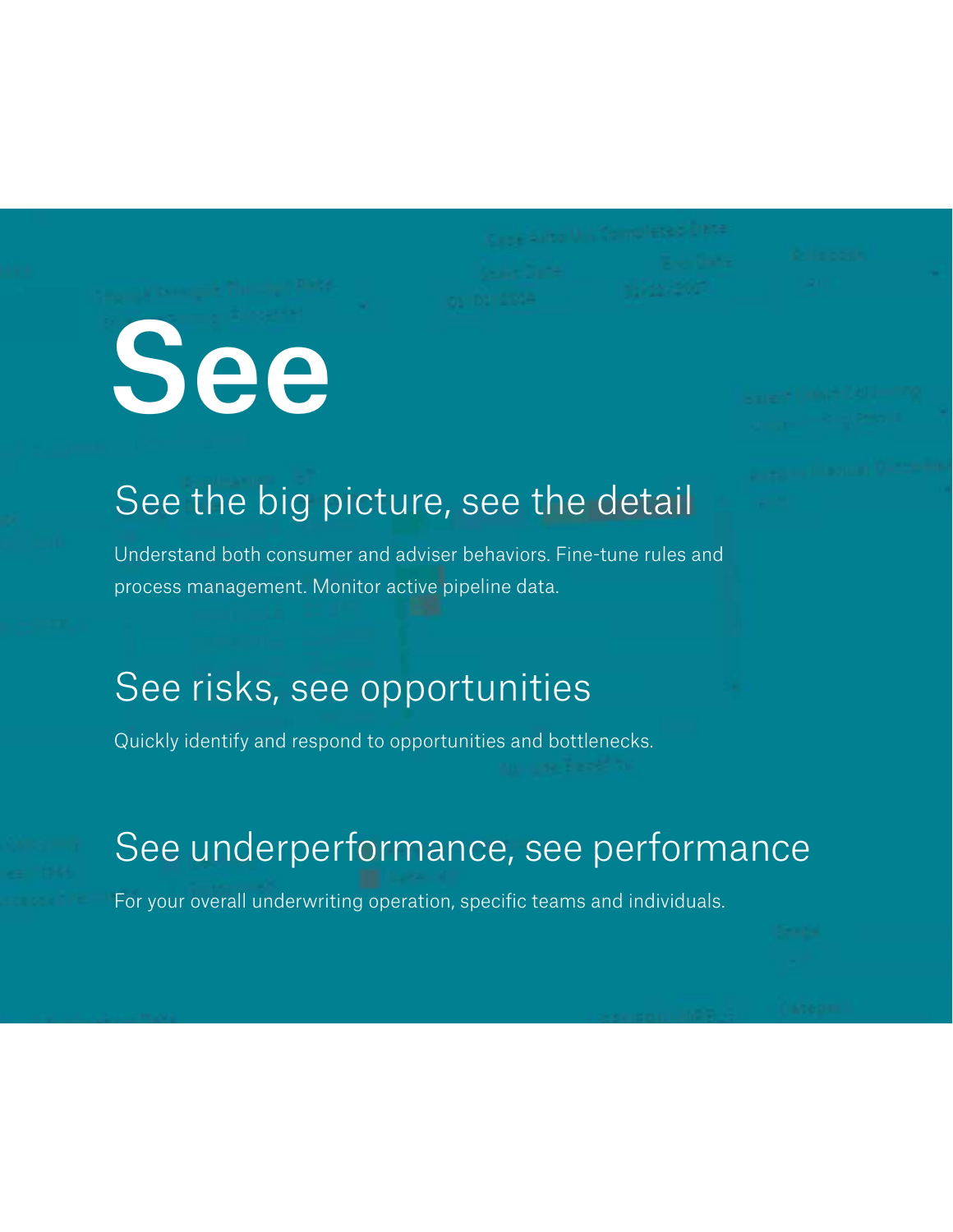# Creative, intuitive and approachable analytics for your entire team

ALLFINANZ Insight heralds a major shift in the capability and adaptability of underwriting data analytics. Business users are put in control, with timely, relevant, and actionable information, presented in intuitive, adaptable interfaces. The software transforms complex sets of new business and underwriting data into consumable and actionable intelligence for all key stakeholders in the new business and underwriting process.



# Expert dashboards out-of-the-box

Interactive and dynamic dashboards, providing understandable analysis of your underwriting data, designed for business users. Dynamically filter and tweak results to see instant comparisons.

# The cutting edge of data visualization

ALLFINANZ Insight reveals insights through a visually rich interface. The latest in data visualization techniques enables you to move beyond static charts, to create multi-faceted views of data, where you can explore every dimension.

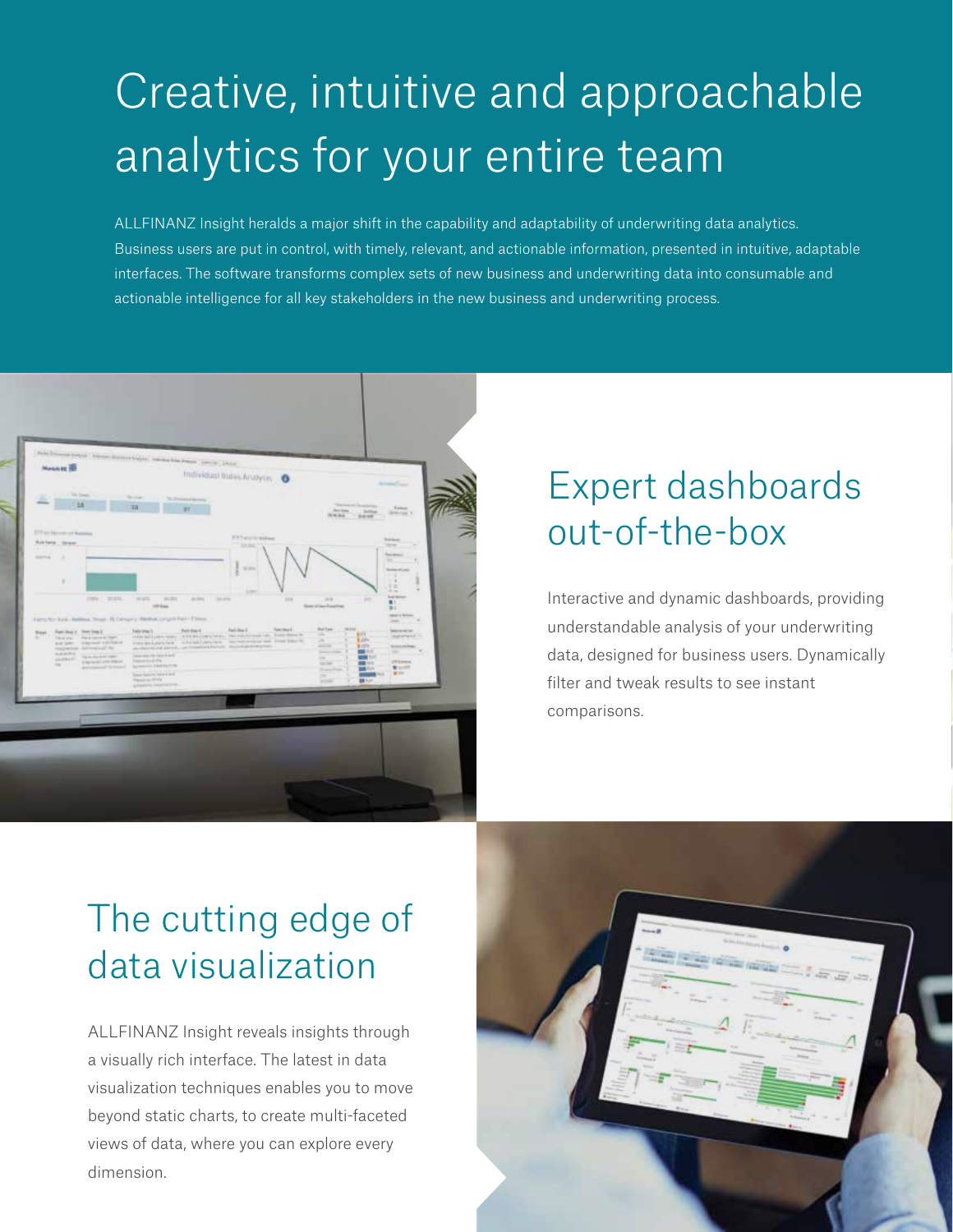

# Freedom to create bespoke dashboards

ALLFINANZ Insight enables non-technical users to adapt and customize the software without the support of dedicated IT developers. Quickly and easily create bespoke dashboards dedicated to your specific needs.

# A deeper, wider view

ALLFINANZ Insight opens a wider and deeper view into your data. The software draws in more extensive data and its intelligent structuring and curation of this data enables immediate, multifaceted, deep insightful analysis. Access and analyze data to enable extensive pipeline views, dive into the fine grain detail and reveal extensive, actionable insights.

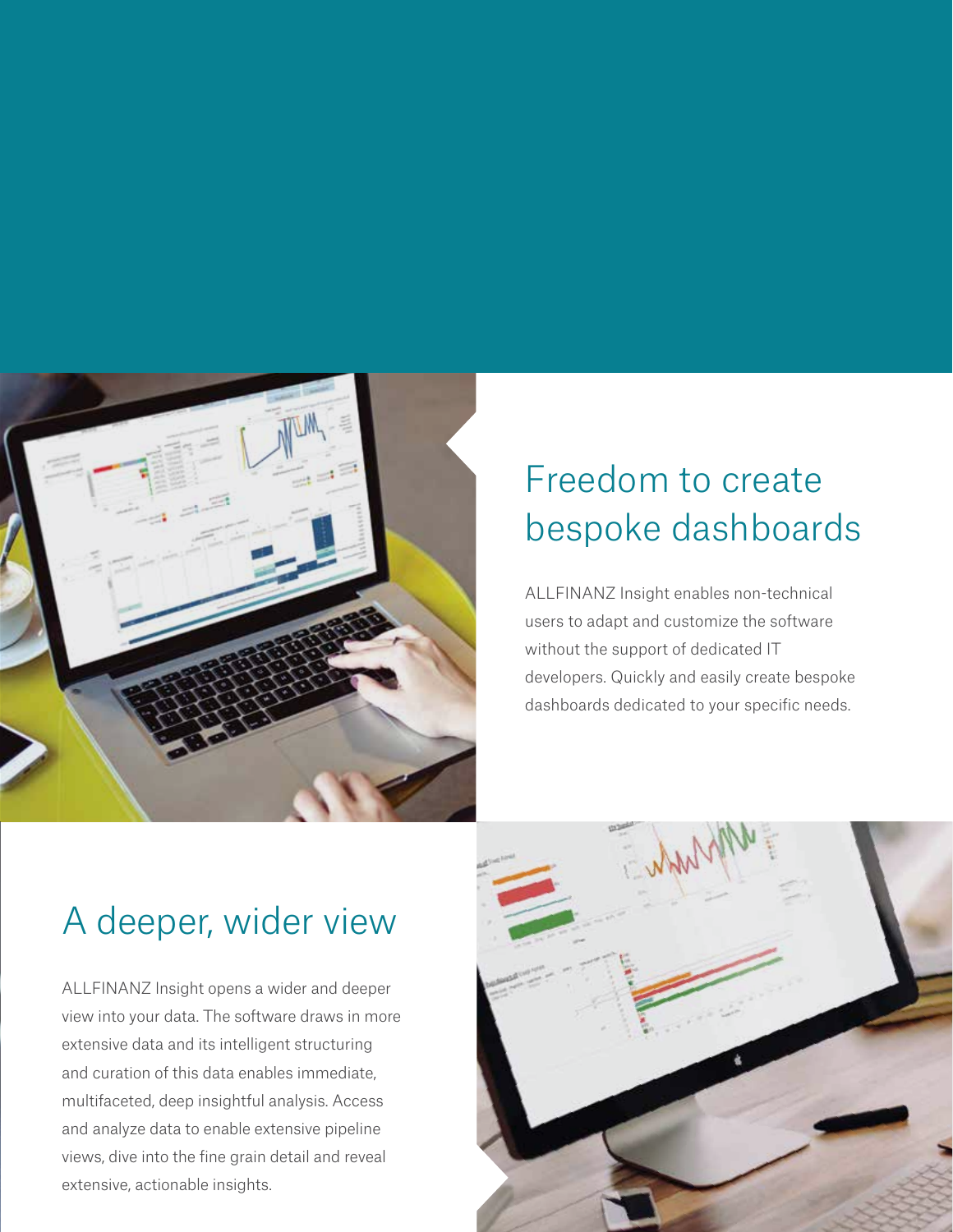#### **Capabilities**

# 30 years of expertise built-in

ALLFINANZ Insight combines specialist analytical and underwriting expertise with advanced analytical software to deliver an agile, feature rich, dependable data analysis solution. ALLFINANZ Insight is designed to help customers realize the full potential of their digital new business process.

#### Automated Underwriting Development

- Monitor the performance of automated rules
- Identify what rules should be changed or enhanced
- Improve straight through processing
- Monitor and amend third party data usage and performance

#### Manual Underwriting

- Analyze manual underwriting pipeline
- Manage manual underwriter assignment
- Monitor underwriter performance

#### Operations Management & Analysis

- Monitor pipeline blockage and leakage
- Review process efficiency
- Identify areas for cost reduction and process improvement
- Analyze third party data usage and value

#### Risk & Compliance Management

- **•** Monitor customer, agent and underwriter transactions
- Evaluate deviations from norms and standards
- Identify and examine outliers and highlight risk factors

#### Distribution Analysis and Monitoring

- Evaluate agencies and distribution networks  $\bullet$ versus peers
- Monitor the pipeline processing for agencies  $\bullet$
- Identify business mix opportunities and issues performance

#### Product Development

- Monitor product(s) performance
- Evaluate actual business mix, patterns and trends versus expectations
- Identify opportunities for new products or product enhancements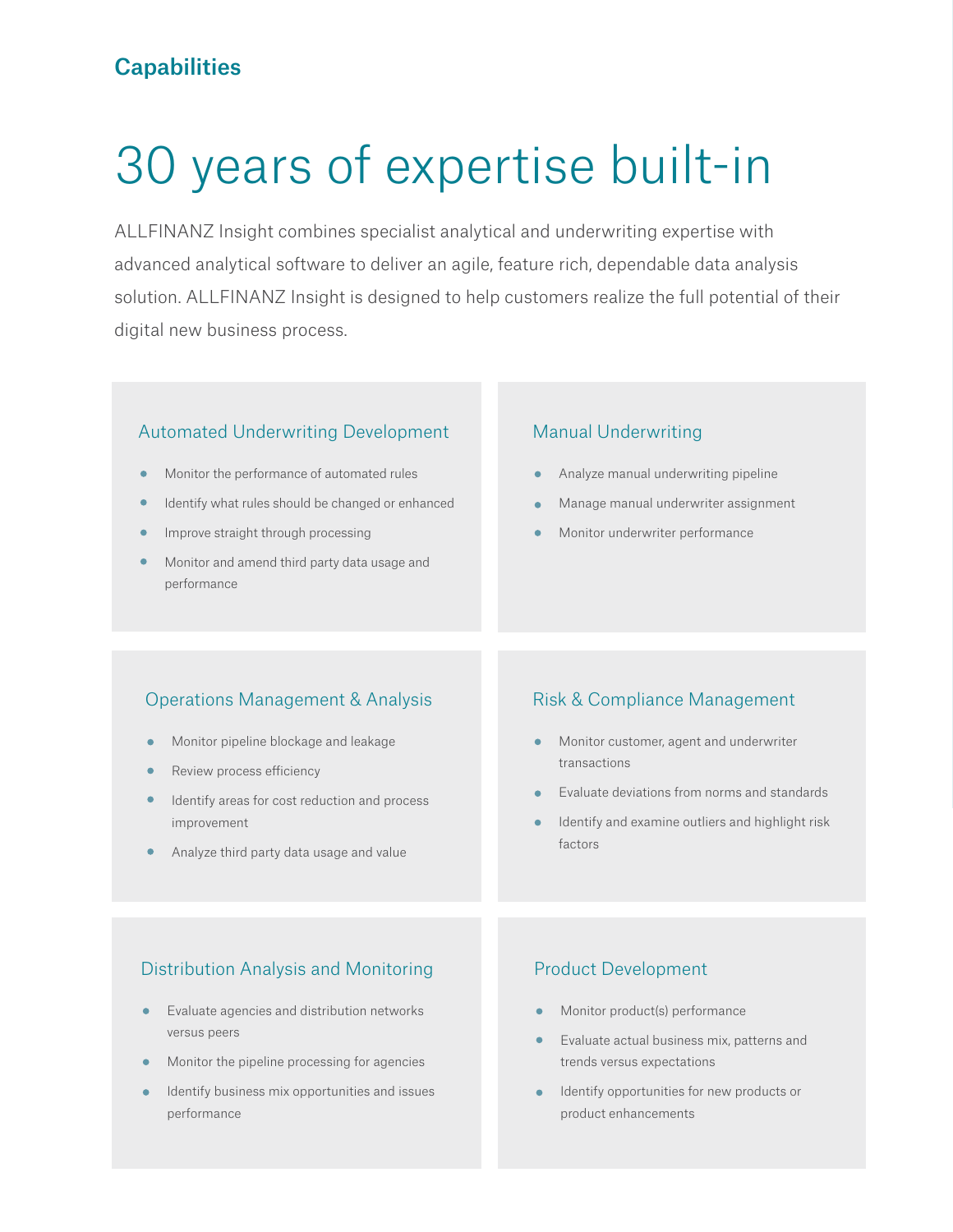# Clearer. Faster. Better.



### Deliver clarity for all

Give your whole team a clearer, deeper view into their data and increase their efficiency.



### Increase automation and speed

Unlock the insights to further optimize your rules intelligence and increase Straight Through Processing rates.



### Increase profitability

Unlock the insights that will ultimately improve your bottom line.

### About Munich Re Automation Solutions Ltd

Munich Re Automation Solutions Ltd., a Munich Re subsidiary, is the world leading software provider of digital new business and underwriting solutions to the life insurance industry. For the past 30 years, we have transformed how consumers are buying life insurance with creative technology that gives insurance companies the power to grow their business profitably. Our success is built on the collective skills, abilities and expertise of our staff, the reliability and configurability of our solutions and our global experience. With 76 deployments across 31 countries, Munich Re Automation Solutions Ltd is uniquely positioned to de-risk automated underwriting projects.